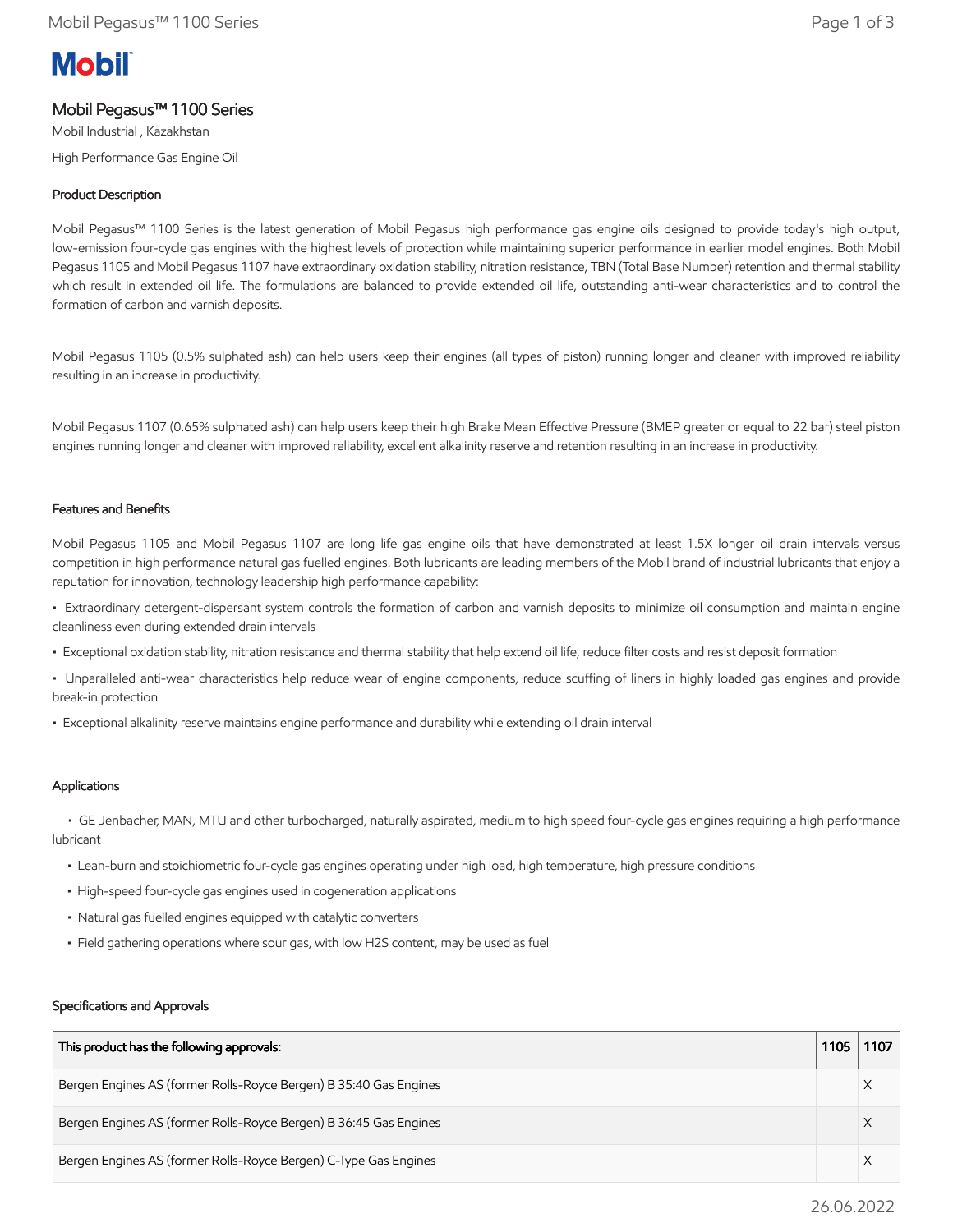| This product has the following approvals:                                                                                       | 1105     | 1107     |
|---------------------------------------------------------------------------------------------------------------------------------|----------|----------|
| Bergen Engines AS (former Rolls-Royce Bergen) K-Type Gas Engines                                                                |          | $\times$ |
| CUMMINS HSK78G (Natural Gas)                                                                                                    |          | $\times$ |
| Caterpillar Energy Solutions TR 2105, Lube Oils for Gas Engines (CG132, CG170, CG260)                                           |          | $\times$ |
| INNIO Jenbacher TI 1000-1108 (Class A fuel gas, Type 9)                                                                         |          | $\times$ |
| INNIO Jenbacher TI 1000-1109 (CAT (catalyst) approved)                                                                          | $\times$ | X        |
| INNIO Jenbacher TI 1000-1109 (Class A fuel gas, Series 4B & 4C, extended drain)                                                 |          | $\times$ |
| INNIO Jenbacher TI 1000-1109 (Class A fuel gas, Type 2 & 3, extended drain)                                                     | X        | $\times$ |
| INNIO Jenbacher TI 1000-1109 (Class A fuel gas, Type 4 all versions, extended drain)                                            | X        |          |
| INNIO Jenbacher TI 1000-1109 (Class A fuel gas, Type 6 all versions, extended drain)                                            |          | $\times$ |
| INNIO Jenbacher TI 1000-1109 (Class A fuel gas, Type 6 up to version E, extended drain)                                         | $\times$ |          |
| INNIO Jenbacher TI 1000-1109 (Class S special gas applications)                                                                 |          | $\times$ |
| MAN M 3271-2                                                                                                                    |          | X        |
| MAN M 3271-5                                                                                                                    |          | $\times$ |
| MWM TR 0199-99-2105, Lube Oils for Gas Engines                                                                                  |          | $\times$ |
| Rolls-Royce Solutions Augsburg (former MTU Onsite Energy) Gas Engines Series 400 - all engines with natural gas and propane gas |          | $\times$ |

## Properties and Specifications

| Property                                                   | 1105   | 1107          |
|------------------------------------------------------------|--------|---------------|
| Grade                                                      | SAE 40 | <b>SAE 40</b> |
| Ash, Sulfated, mass%, ASTM D874                            | 0.5    | 0.65          |
| Base Number - Xylene/Acetic Acid, mg KOH/g, ASTM D2896 (*) | 6.2    | 7.3           |
| Density @ 15.6 C, g/cm3, ASTM D4052                        | 0.88   | 0.88          |
| Flash Point, Cleveland Open Cup, °C, ASTM D92              | 261    | 261           |
| Kinematic Viscosity @ 100 C, mm2/s, ASTM D445              | 13.1   | 13.1          |
| Kinematic Viscosity @ 40 C, mm2/s, ASTM D445               | 113    | 113           |
| Pour Point, °C, ASTM D97                                   | $-18$  | $-18$         |
| Viscosity Index, ASTM D2270                                | 112    | 112           |

(\*) use of other ASTM approved solvents may yield different result